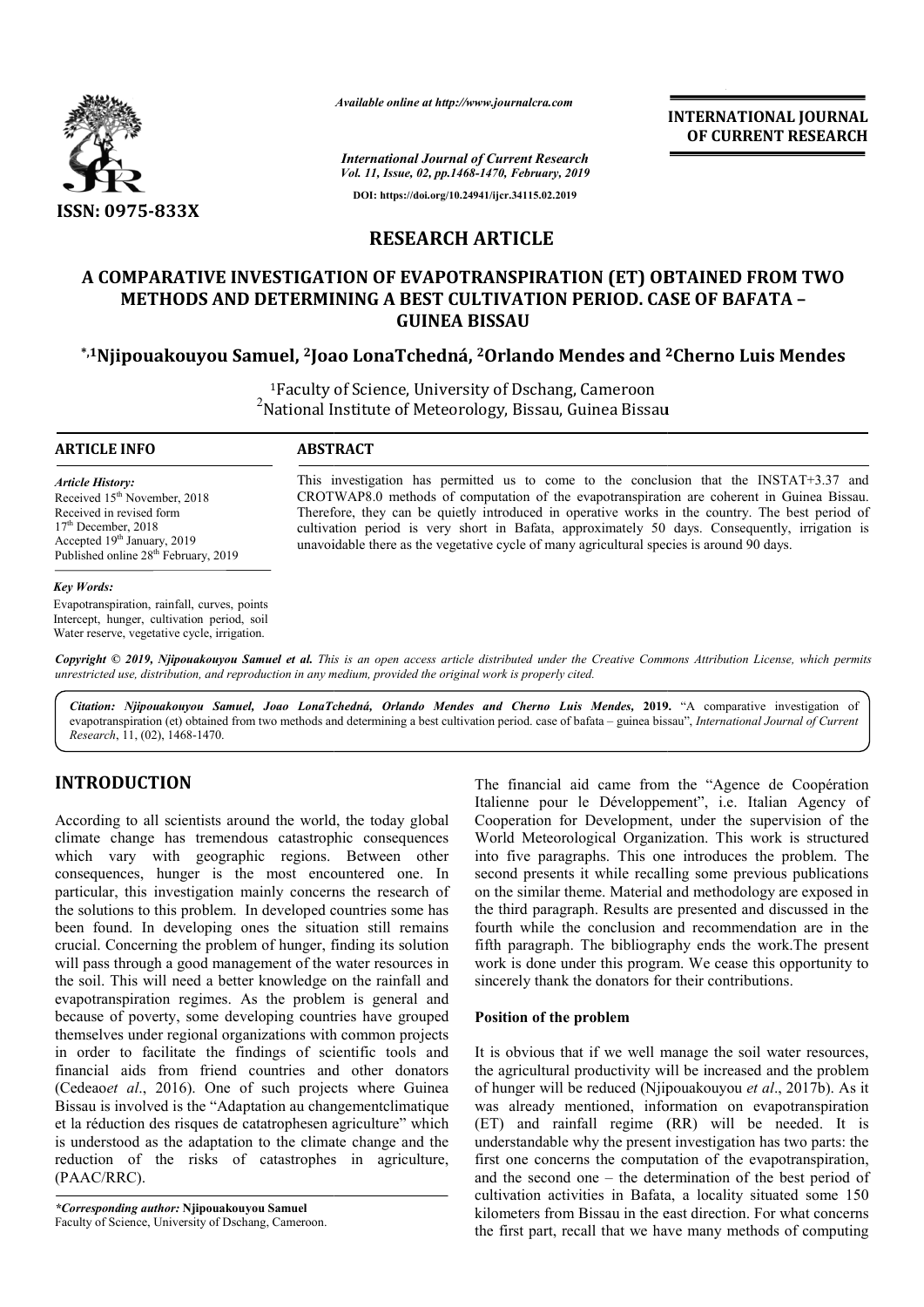the ET, as the methods of Penman, Turc, Boucher, Thornwhaite. The use of these methods is not homogenized. Even in a same country computation of ET are often done by different methods and it is evident that they will give different results. In Guinea Bissau, two methods,INSTAT+.3.37 and CROPWAT8.0, are implemented in some localities as Bissau. They have given good results without significant difference between themselves. The problem is to investigate if the results in other localities will be the same. As Bafata is a locality with good active meteorological station, it is obvious that data from there should be accurate. Thus, this locality was chosen for the verification of coherency of the above methods. For the second part of the work, beside the data on ET, we also need data on the rainfall regime, RR, coming from direct observations in the station. The curves of ET and RR were plotted in a same graph and their points intercept determined. In the abscissa axis, ot, is the time t in decades and in the ordinate axis – ET or RR in mm per decade (mm/decade). It is evident that the period included between the points intercept is the best time for cultivation activities. The ideal for these points is to be the more distant from one another. Thus, a sufficient quantity of water in the soil will be guaranteed, depending on the agricultural species. Instead, irrigation will be probable.

## **MATERIAL AND METHODOLOGY**

#### **Material**

All the daily data used in this work come from meteorological station in Bafata, Figure 1. It concerns the rainfall, the minimal and maximal temperatures of the air, relative humidity of the air, insolation and windvelocity. All the chronological series on each parameter were complete and concerned the unique year 1983. This year was chosen because it is one of those with full time series. All these data were obtained using standard meteorological instruments.



**Figure 1. Positions of the two localities, Bissau and Bafata, in Guinea Bissau**

#### **Methodology**

For the computation of ET, the needed data were introduced in a computer equipped with the program CROPWAT8.0.The whole year was divided into 36 decades which correspond to 36 points to be plotted in a coordinate plane *toy* to have two curves: one for ET, another for RR. For what concerns the comparative study, the ET was presented in its corresponding graph by their decade mean values. To have these mean values, we summed the ET in a decade and divided the result by 10.To determine the best cultivation period, the RR and ET were

plotted in a same coordinate plane. Their values were in mm per decade. They should have two points intercept, one slightly by the end of the first semester, another slightly by the middle of the second semester. The analysis of the position of these points relatively to one another will enable us to determine the accurate period for cultivation activities in the considered locality.

# **RESULTS AND ANALYSIS**

## **Comparative investigation of ET obtained from two methods**

The results are presented in Figure 2. The time variation of both curves is similar. In fact, they increase and decrease the same way. In the dry season, i.e. from January to May and from October to December the values of ET are greater the ones in the rainy season. In the dry season slight differences between corresponding values are observed, but they are not significant. From January, both curves increase to their absolute maximums in April then they decrease to their absolute minimums in August from where both start to increase again. From January to around June and from earlier October to late December, the values generated by CROPWAT8.0 are slightly greater their corresponding ones from INSTAT+3.37. In the remaining period of the year the values issued by both methods are almost equal. Concerning both magnitude and time variation of ET, similar studies made for other geographic regions indicate the same results, (Njipouakouyou *et al*., 2017a, 2017b).The time tendency in the present study can be explained by the nebulosity and consequently the solar activities during the year. It is obvious that during the dry season the clouds are not enough to block a lot of solar radiation. Thus, a big quantity of radiation reaches the earth surface and creates intensive evapotranspiration. The first partial conclusion to which this investigation brings us is that both methods of computation the ET can be introduce into operative work in Guinea Bissau as there is no significant difference between their results.



**Figure 2. Comparison of the INSTAT+3.37 and CROPWAT8.0 methods of computation of the ET**

## **Determining the best cultivation period in Bafata**

The results presenting the curves of annual variation of the ET and RR are plotted in Figure 3. It shows that the rainy season in the considered locality starts in decade 13 and ends in decade 29, approximately. It also shows a false beginning of the rainy season between decades 13 and 18, and a false end between decades 27 and 29.